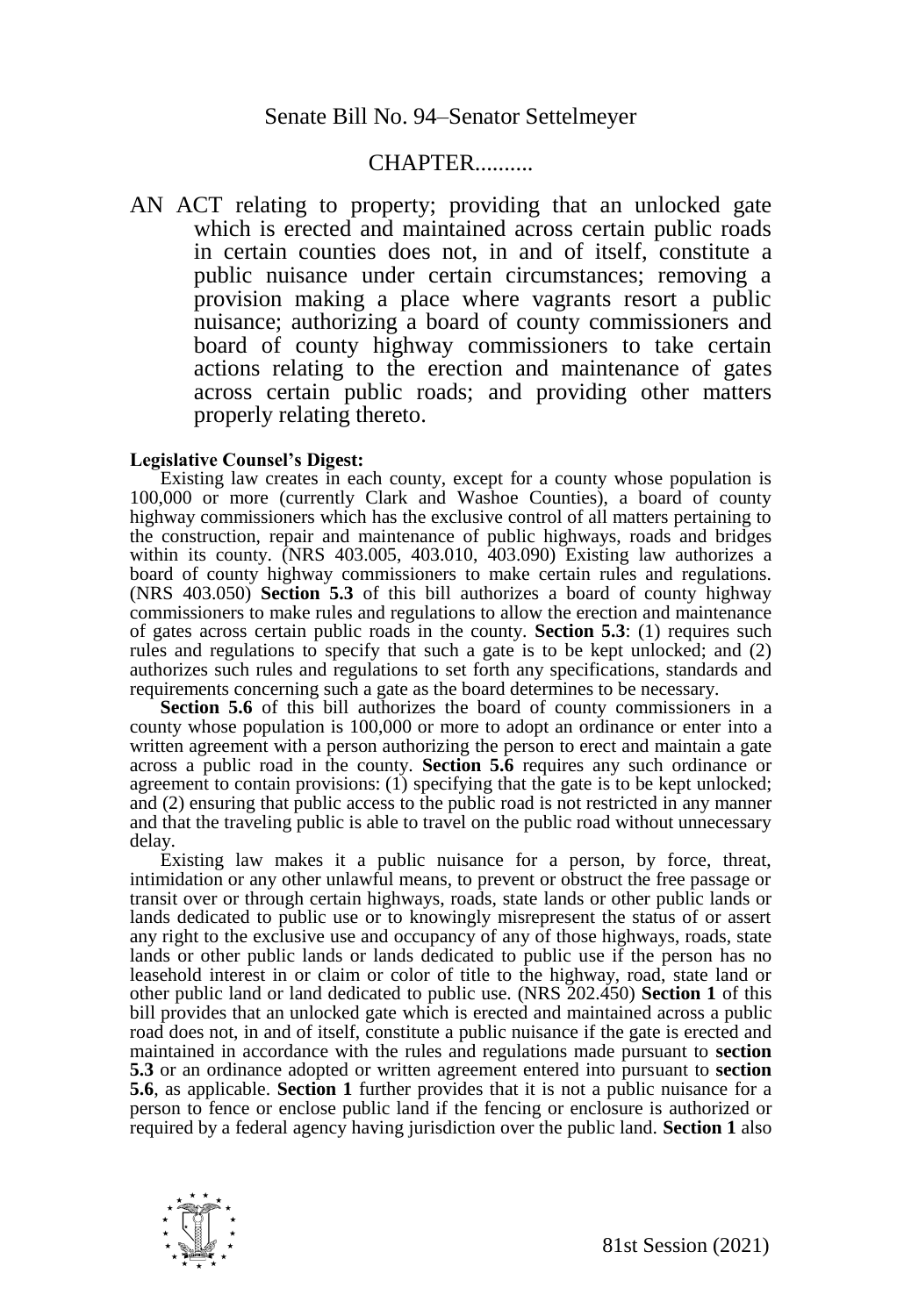removes a provision of existing law making a place where vagrants resort a public nuisance.

**Sections 3-5** of this bill make conforming changes to reflect the addition of the provision made by **section 1**.

EXPLANATION – Matter in *bolded italics* is new; matter between brackets **[**omitted material**]** is material to be omitted.

## THE PEOPLE OF THE STATE OF NEVADA, REPRESENTED IN SENATE AND ASSEMBLY, DO ENACT AS FOLLOWS:

**Section 1.** NRS 202.450 is hereby amended to read as follows: 202.450 1. A public nuisance is a crime against the order and economy of the State.

2. Every place:

(a) Wherein any gambling, bookmaking or pool selling is conducted without a license as provided by law, or wherein any swindling game or device, or bucket shop, or any agency therefor is conducted, or any article, apparatus or device useful therefor is kept;

(b) Wherein any fighting between animals or birds is conducted;

(c) Wherein any dog races are conducted as a gaming activity;

(d) Wherein any intoxicating liquors are kept for unlawful use, sale or distribution;

(e) Wherein a controlled substance, immediate precursor or controlled substance analog is unlawfully sold, served, stored, kept, manufactured, used or given away; *or*

(f) That is regularly and continuously used by the members of a criminal gang to engage in, or facilitate the commission of, crimes by the criminal gang,  $\frac{1}{2}$ 

(g) Where vagrants resort,**]**

 $\rightarrow$  is a public nuisance.

3. Every act unlawfully done and every omission to perform a duty, which act or omission:

(a) Annoys, injures or endangers the safety, health, comfort or repose of any considerable number of persons;

(b) Offends public decency;

(c) Unlawfully interferes with, befouls, obstructs or tends to obstruct, or renders dangerous for passage, a lake, navigable river, bay, stream, canal, ditch, millrace or basin, or a public park, square, street, alley, bridge, causeway or highway; or

(d) In any way renders a considerable number of persons insecure in life or the use of property,

 $\rightarrow$  is a public nuisance.

4. A building or place which was used for the purpose of unlawfully manufacturing a controlled substance, immediate

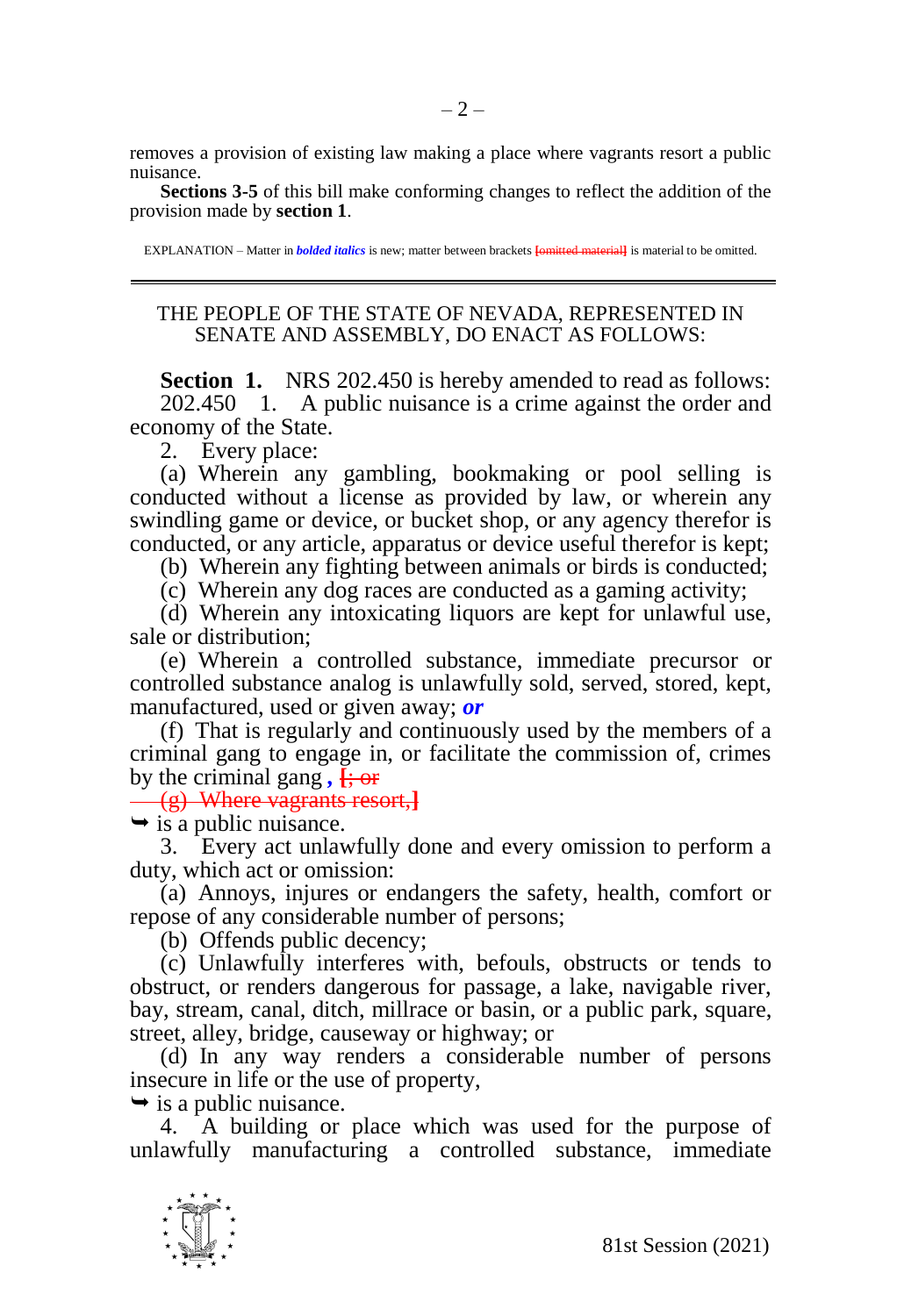precursor or controlled substance analog is a public nuisance if the building or place has not been deemed safe for habitation by the board of health and:

(a) The owner of the building or place allows the building or place to be used for any purpose before all materials or substances involving the controlled substance, immediate precursor or controlled substance analog have been removed from or remediated on the building or place by an entity certified or licensed to do so; or

(b) The owner of the building or place fails to have all materials or substances involving the controlled substance, immediate precursor or controlled substance analog removed from or remediated on the building or place by an entity certified or licensed to do so within 180 days after the building or place is no longer used for the purpose of unlawfully manufacturing a controlled substance, immediate precursor or controlled substance analog.

5. **[**It**]** *Except as otherwise provided in subsections 6 and 7, it*  is a public nuisance for any person:

(a) By force, threat or intimidation, or by fencing or otherwise enclosing, or by any other unlawful means, to prevent or obstruct the free passage or transit over or through any:

(1) Highway designated as a United States highway;

(2) Highway designated as a state highway pursuant to NRS 408.285;

(3) Main, general or minor county road designated pursuant to NRS 403.170;

(4) Public road, as defined in subsection 2 of NRS 405.191;

(5) State land or other public land; or

(6) Land dedicated to public use; or

(b) To knowingly misrepresent the status of or assert any right to the exclusive use and occupancy of such a highway, road, state land or other public land or land dedicated to public use,

 $\rightarrow$  if the person has no leasehold interest, claim or color of title, made or asserted in good faith, in or to the highway, road, state land or other public land or land dedicated to public use.

6. *An unlocked gate which is erected and maintained across:* 

*(a) A road described in subparagraph (3) or (4) of paragraph (a) of subsection 5 located in a county whose population is less than 100,000, does not, in and of itself, constitute a public nuisance if the gate is erected and maintained in accordance with the rules and regulations of the board of county highway commissioners made pursuant to section 5.3 of this act.*

*(b) A road described in subparagraph (4) of paragraph (a) of subsection 5 located in a county whose population is 100,000 or* 

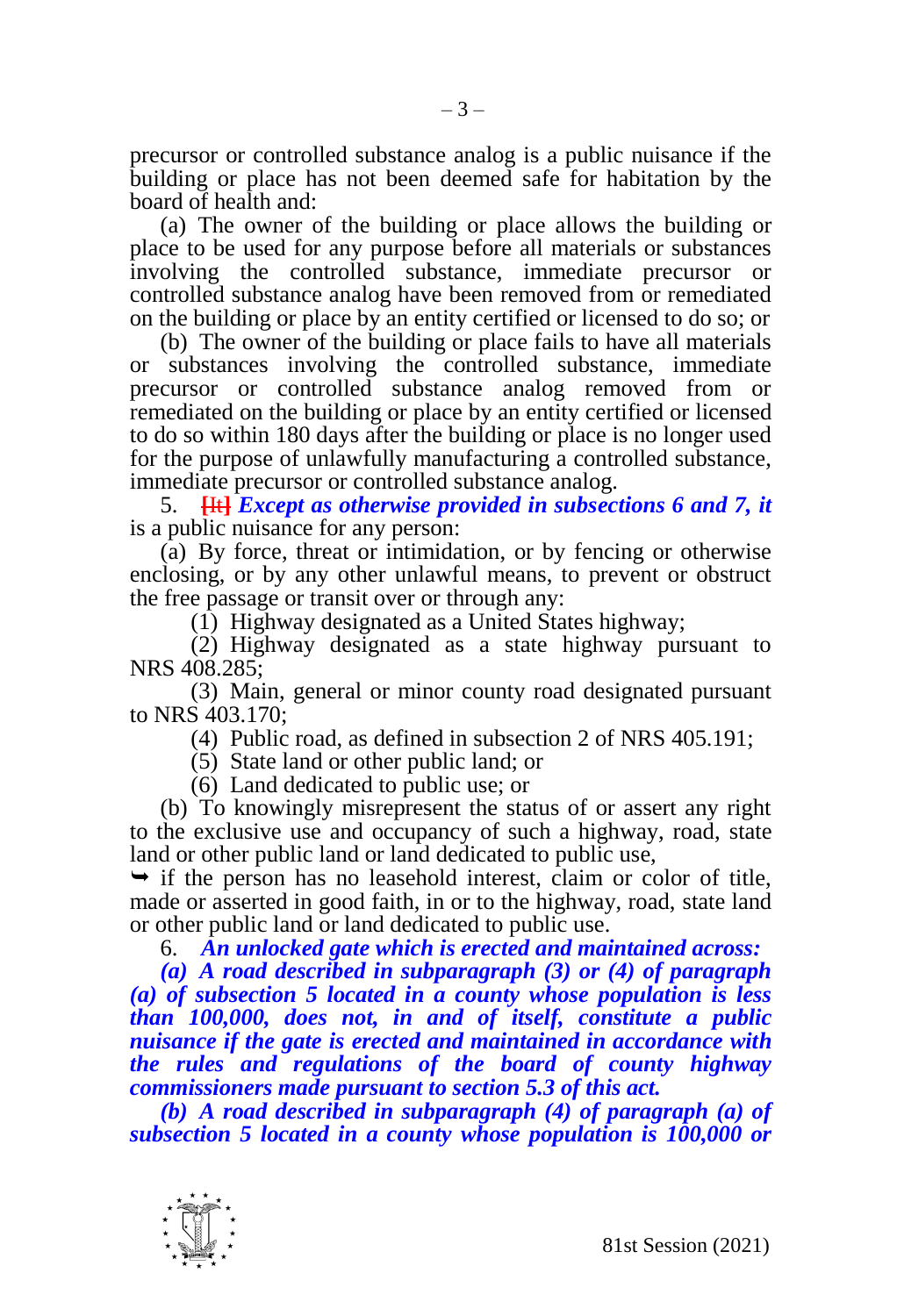*more, does not, in and of itself, constitute a public nuisance if the gate is erected and maintained pursuant to an ordinance adopted or an agreement entered into by the board of county commissioners pursuant to section 5.6 of this act.*

*7. It is not a public nuisance for a person to fence or otherwise enclose any public land if such fencing or enclosure is authorized or required by a federal agency having jurisdiction over the public land.* 

*8.* Agricultural activity conducted on farmland consistent with good agricultural practice and established before surrounding nonagricultural activities is not a public nuisance unless it has a substantial adverse effect on the public health or safety. It is presumed that an agricultural activity which does not violate a federal, state or local law, ordinance or regulation constitutes good agricultural practice.

**[**7.**]** *9.* A shooting range is not a public nuisance with respect to any noise attributable to the shooting range if the shooting range is in compliance with the provisions of all applicable statutes, ordinances and regulations concerning noise:

(a) As those provisions existed on October 1, 1997, for a shooting range that begins operation on or before October 1, 1997; or

(b) As those provisions exist on the date that the shooting range begins operation, for a shooting range in operation after October 1, 1997.

 $\rightarrow$  A shooting range is not subject to any state or local law related to the control of noise that is adopted or amended after the date set forth in paragraph (a) or (b), as applicable, and does not constitute a nuisance for failure to comply with any such law.

**[**8.**]** *10.* A request for emergency assistance by a tenant as described in NRS 118A.515 and 118B.152 is not a public nuisance.

**[**9.**]** *11.* As used in this section:

(a) "Board of health" has the meaning ascribed to it in NRS 439.4797.

(b) "Controlled substance analog" has the meaning ascribed to it in NRS 453.043.

(c) "Criminal gang" has the meaning ascribed to it in NRS 193.168.

(d) "Immediate precursor" has the meaning ascribed to it in NRS 453.086.

(e) "Shooting range" has the meaning ascribed to it in NRS 40.140.

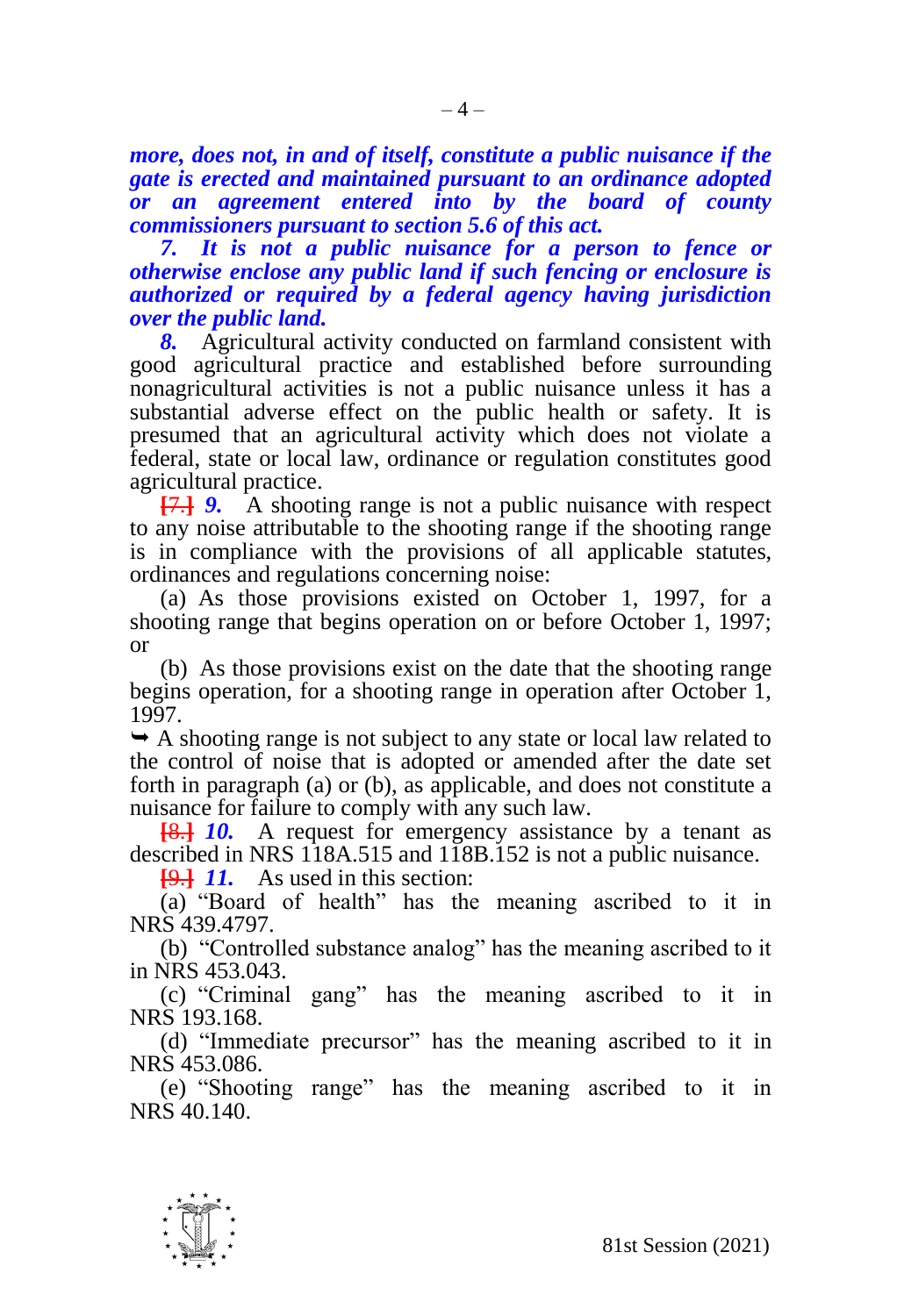(f) "State land" has the meaning ascribed to it in NRS 383.425.

**Sec. 2.** (Deleted by amendment.)

**Sec. 3.** NRS 244.363 is hereby amended to read as follows:

244.363 Except as otherwise provided in subsection 3 of NRS 40.140 and subsection **[**7**]** *9* of NRS 202.450, the boards of county commissioners in their respective counties may, by ordinance regularly enacted, regulate, control and prohibit, as a public nuisance, excessive noise which is injurious to health or which interferes unreasonably with the comfortable enjoyment of life or property within the boundaries of the county.

**Sec. 4.** NRS 266.335 is hereby amended to read as follows:

266.335 The city council may:

1. Except as otherwise provided in subsections 3 and 4 of NRS 40.140 and subsections *6,* 7 *,* **[**and 8**]** *9 and 10* of NRS 202.450, determine by ordinance what shall be deemed nuisances.

2. Provide for the abatement, prevention and removal of the nuisances at the expense of the person creating, causing or committing the nuisances.

3. Provide that the expense of removal is a lien upon the property upon which the nuisance is located. The lien must:

 $(a)$  Be perfected by recording with the county recorder a statement by the city clerk of the amount of expenses due and unpaid and describing the property subject to the lien.

(b) Be coequal with the latest lien thereon to secure the payment of general taxes.

(c) Not be subject to extinguishment by the sale of any property because of the nonpayment of general taxes.

(d) Be prior and superior to all liens, claims, encumbrances and titles other than the liens of assessments and general taxes.

4. Provide any other penalty or punishment of persons responsible for the nuisances.

**Sec. 5.** NRS 268.412 is hereby amended to read as follows:

268.412 Except as otherwise provided in subsection 3 of NRS 40.140 and subsection **[**7**]** *9* of NRS 202.450, the city council or other governing body of a city may, by ordinance regularly enacted, regulate, control and prohibit, as a public nuisance, excessive noise which is injurious to health or which interferes unreasonably with the comfortable enjoyment of life or property within the boundaries of the city.